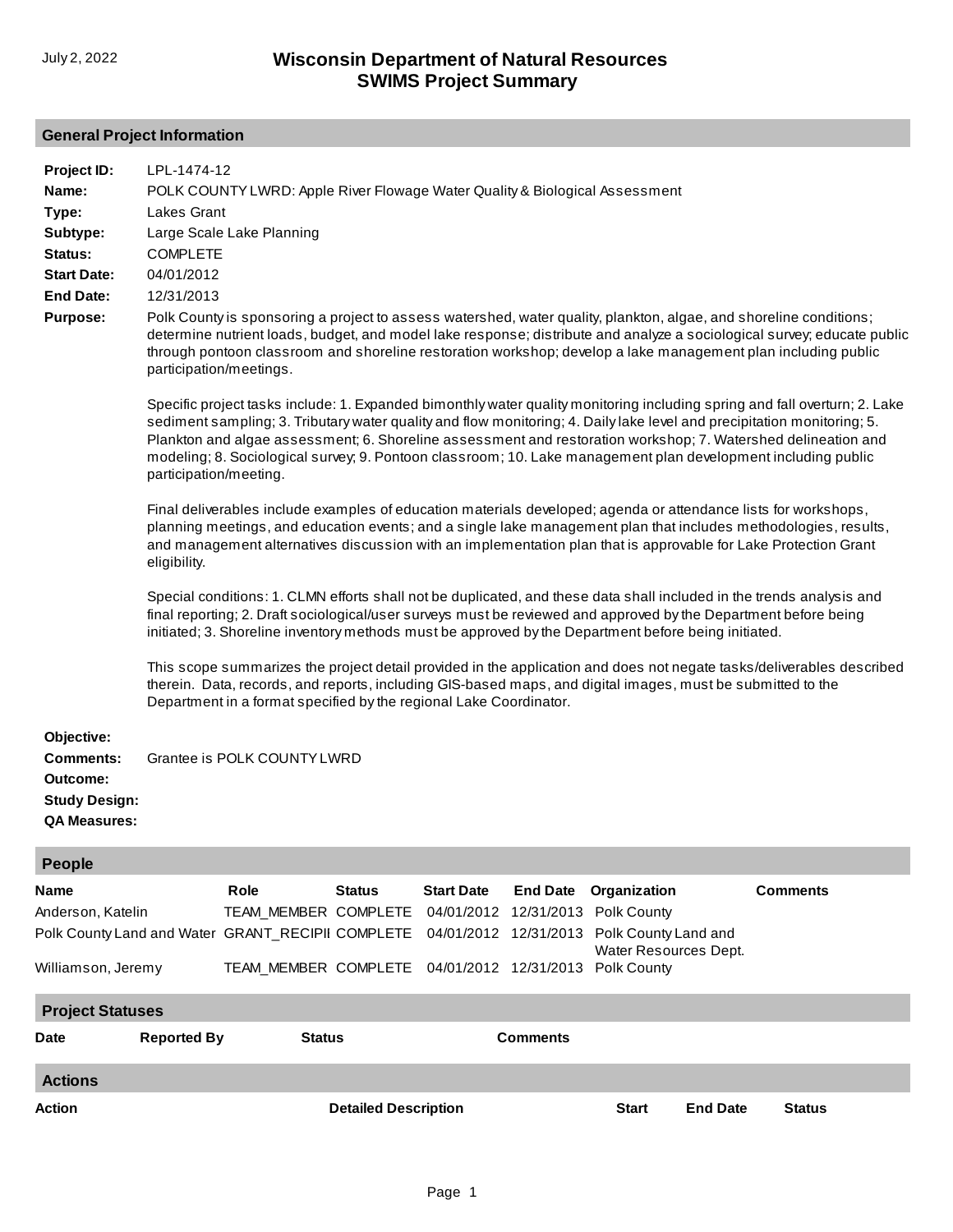| <b>Action</b>                                  | <b>Detailed Description</b>                                                                                                                                                                                                                                                                                                                                                                                                                                                                                                               | <b>Start</b> | <b>End Date</b> | <b>Status</b>   |
|------------------------------------------------|-------------------------------------------------------------------------------------------------------------------------------------------------------------------------------------------------------------------------------------------------------------------------------------------------------------------------------------------------------------------------------------------------------------------------------------------------------------------------------------------------------------------------------------------|--------------|-----------------|-----------------|
| <b>Grant Awarded</b>                           | Polk County is sponsoring a project to<br>assess watershed, water quality, plankton,<br>algae, and shoreline conditions;<br>determine nutrient loads, budget, and<br>model lake response; distribute and<br>analyze a sociological survey; educate<br>public through pontoon classroom and<br>shoreline restoration workshop; develop a<br>lake management plan including public<br>participation/meetings.                                                                                                                               | 04/01/2012   | 06/30/2013      | <b>COMPLETE</b> |
|                                                | Specific project tasks include: 1. Expanded<br>bimonthly water quality monitoring<br>including spring and fall overturn; 2. Lake<br>sediment sampling; 3. Tributary water<br>quality and flow monitoring; 4. Daily lake<br>level and precipitation monitoring; 5.<br>Plankton and algae assessment; 6.<br>Shoreline assessment and restoration<br>workshop; 7. Watershed delineation and<br>modeling; 8. Sociological survey; 9.<br>Pontoon classroom; 10. Lake<br>management plan development including<br>public participation/meeting. |              |                 |                 |
| Informational Meetings                         |                                                                                                                                                                                                                                                                                                                                                                                                                                                                                                                                           | 04/01/2012   | 12/31/2013      | <b>PROPOSED</b> |
| Monitor Water Level                            |                                                                                                                                                                                                                                                                                                                                                                                                                                                                                                                                           | 04/01/2012   | 12/31/2013      | <b>PROPOSED</b> |
| Lakes Planning Grant                           |                                                                                                                                                                                                                                                                                                                                                                                                                                                                                                                                           | 04/01/2012   | 12/31/2013      | <b>PROPOSED</b> |
| Monitor Water Quality or Sediment              |                                                                                                                                                                                                                                                                                                                                                                                                                                                                                                                                           | 04/01/2012   | 12/31/2013      | <b>PROPOSED</b> |
| Social Survey of Residents or Users            |                                                                                                                                                                                                                                                                                                                                                                                                                                                                                                                                           | 04/01/2012   | 12/31/2013      | <b>PROPOSED</b> |
| Aquatic Plant Monitoring or Survey             |                                                                                                                                                                                                                                                                                                                                                                                                                                                                                                                                           | 04/01/2012   | 12/31/2013      | <b>PROPOSED</b> |
| Watershed Mapping or Assessment                |                                                                                                                                                                                                                                                                                                                                                                                                                                                                                                                                           | 04/01/2012   | 12/31/2013      | <b>PROPOSED</b> |
| Lake Management Plan Development               |                                                                                                                                                                                                                                                                                                                                                                                                                                                                                                                                           | 04/01/2012   | 12/31/2013      | <b>PROPOSED</b> |
| Hold Workshops                                 |                                                                                                                                                                                                                                                                                                                                                                                                                                                                                                                                           | 04/01/2012   | 12/31/2013      | <b>PROPOSED</b> |
| Shoreland Monitoring, Assessment,<br>Inventory | Shoreland Monitoring, Assessment or<br>Inventory                                                                                                                                                                                                                                                                                                                                                                                                                                                                                          | 04/01/2012   | 12/31/2013      | <b>PROPOSED</b> |

# **Monitoring Stations**

| <b>Station ID</b> | <b>Name</b>                         | <b>Comments</b> |
|-------------------|-------------------------------------|-----------------|
| 493104            | Apple River Flowage - Deep Hole     |                 |
| 10039632          | Apple River Flowage - South Site 2  |                 |
| 10039621          | Apple River Flowage North Site 1    |                 |
| 10034723          | Apple River at Bridge St            |                 |
| 10016437          | Apple River ~75 MDS of 125th Ave    |                 |
| 10000130          | Beaver Brook - 85th St              |                 |
| 10013486          | Beaver Brook South Branch at Cty. D |                 |
| 10037609          | Fox Creek at 165th Ave              |                 |
| 10013487          | North Branch Beaver Brook at Cty. D |                 |
|                   |                                     |                 |

## **Assessment Units**

| <b>WBIC</b> | Seament | <b>Local Name</b> | <b>Official Name</b> |
|-------------|---------|-------------------|----------------------|
| 2614000     |         | Apple River       | Apple River          |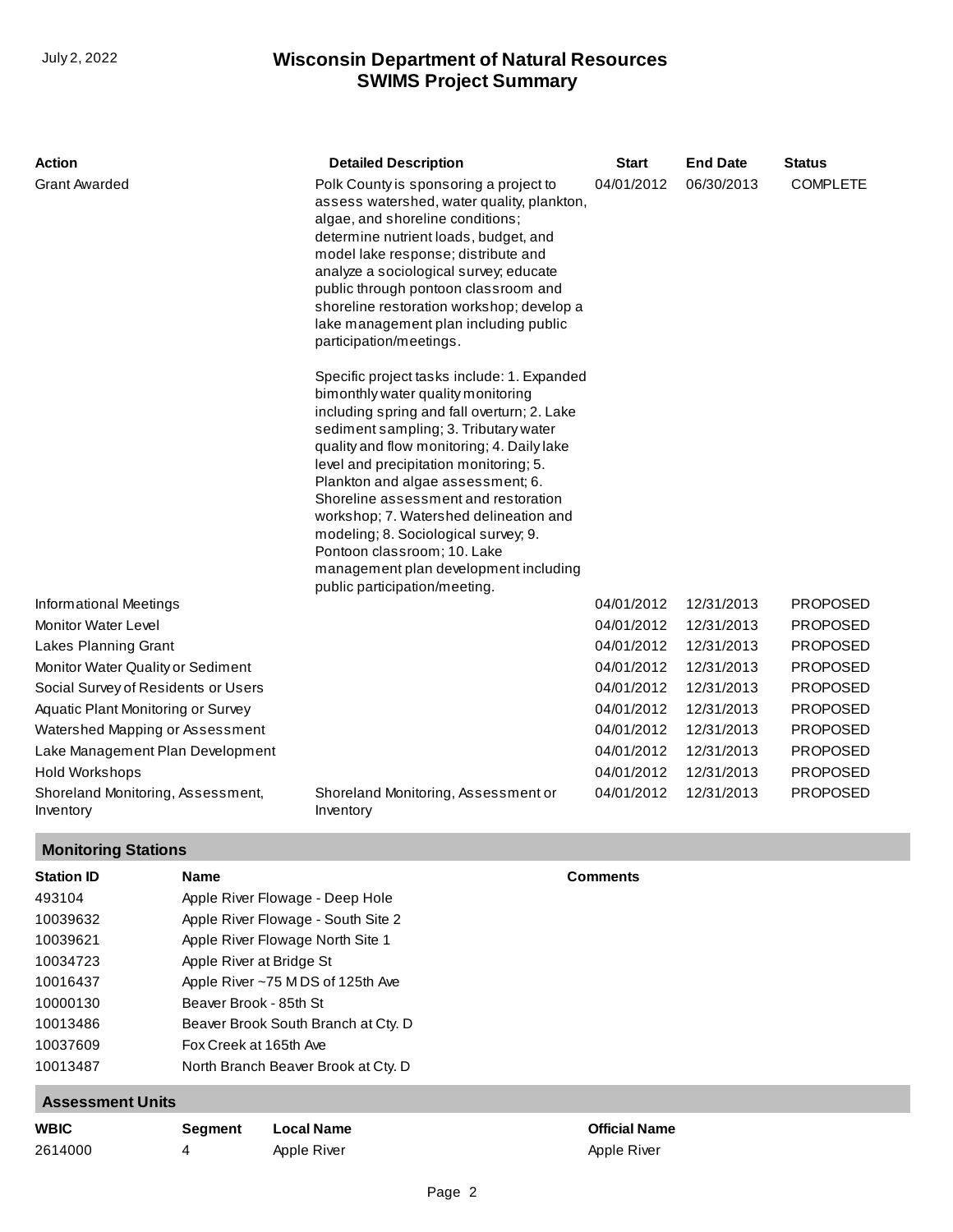| <b>WBIC</b> | <b>Segment</b> | <b>Local Name</b>         | <b>Official Name</b>      |
|-------------|----------------|---------------------------|---------------------------|
| 2614000     | 13             | Apple River               | Apple River               |
| 2624200     |                | Apple River Flowage       | Apple River Flowage       |
| 2624300     |                | Beaver Brook              | Beaver Brook              |
| 2624400     |                | South Branch Beaver Brook | South Branch Beaver Brook |
| 2625500     |                | North Branch Beaver Brook | North Branch Beaver Brook |
| 2626100     |                | <b>Burns Creek</b>        | <b>Burns Creek</b>        |
| 2626800     |                | <b>Fox Creek</b>          | <b>Fox Creek</b>          |

### **Lab Account Codes**

**Account Code Description Start Date End Date**

#### **Forms**

**Form Code Form Name**

SECCHI\_TEMPDO\_PLI Lake Monitoring - Secchi, Temp., D.O., pH, Conductivity

### **Methods**

**Method Code Description** 

## **Fieldwork Events**

| <b>Start Date</b> | <b>Status</b>   | <b>Field ID</b> | <b>Station ID</b> | <b>Station Name</b>                 |
|-------------------|-----------------|-----------------|-------------------|-------------------------------------|
| 04/03/2012        | <b>COMPLETE</b> |                 | 10039621          | Apple River Flowage North Site 1    |
| 04/03/2012        | <b>COMPLETE</b> |                 | 10039621          | Apple River Flowage North Site 1    |
| 04/03/2012        | <b>COMPLETE</b> |                 | 10039632          | Apple River Flowage - South Site 2  |
| 04/03/2012        | <b>COMPLETE</b> |                 | 10039632          | Apple River Flowage - South Site 2  |
| 05/08/2012        | <b>COMPLETE</b> |                 | 10039632          | Apple River Flowage - South Site 2  |
| 05/08/2012        | <b>COMPLETE</b> |                 | 10013486          | Beaver Brook South Branch at Cty. D |
| 05/08/2012        | <b>COMPLETE</b> |                 | 10039621          | Apple River Flowage North Site 1    |
| 05/08/2012        | <b>COMPLETE</b> |                 | 10013487          | North Branch Beaver Brook at Cty. D |
| 05/08/2012        | <b>COMPLETE</b> |                 | 10039621          | Apple River Flowage North Site 1    |
| 05/08/2012        | <b>COMPLETE</b> |                 | 10039632          | Apple River Flowage - South Site 2  |
| 05/08/2012        | <b>COMPLETE</b> |                 | 10037609          | Fox Creek at 165th Ave              |
| 05/08/2012        | <b>COMPLETE</b> |                 | 10016437          | Apple River ~75 MDS of 125th Ave    |
| 05/08/2012        | <b>COMPLETE</b> |                 | 10034723          | Apple River at Bridge St            |
| 05/08/2012        | <b>COMPLETE</b> |                 | 10000130          | Beaver Brook - 85th St              |
| 05/22/2012        | <b>COMPLETE</b> |                 | 10039621          | Apple River Flowage North Site 1    |
| 05/22/2012        | <b>COMPLETE</b> |                 | 10039632          | Apple River Flowage - South Site 2  |
| 06/05/2012        | <b>COMPLETE</b> |                 | 10039621          | Apple River Flowage North Site 1    |
| 06/05/2012        | <b>COMPLETE</b> |                 | 10039632          | Apple River Flowage - South Site 2  |
| 06/05/2012        | <b>COMPLETE</b> |                 | 10037609          | Fox Creek at 165th Ave              |
| 06/05/2012        | <b>COMPLETE</b> |                 | 10016437          | Apple River ~75 MDS of 125th Ave    |
| 06/05/2012        | <b>COMPLETE</b> |                 | 10034723          | Apple River at Bridge St            |
| 06/05/2012        | <b>COMPLETE</b> |                 | 10000130          | Beaver Brook - 85th St              |
| 06/05/2012        | <b>COMPLETE</b> |                 | 10013487          | North Branch Beaver Brook at Cty. D |
| 06/05/2012        | <b>COMPLETE</b> |                 | 10013486          | Beaver Brook South Branch at Cty. D |
| 06/05/2012        | <b>COMPLETE</b> |                 | 10039621          | Apple River Flowage North Site 1    |
| 06/05/2012        | <b>COMPLETE</b> |                 | 10039632          | Apple River Flowage - South Site 2  |
| 06/19/2012        | <b>COMPLETE</b> |                 | 10039621          | Apple River Flowage North Site 1    |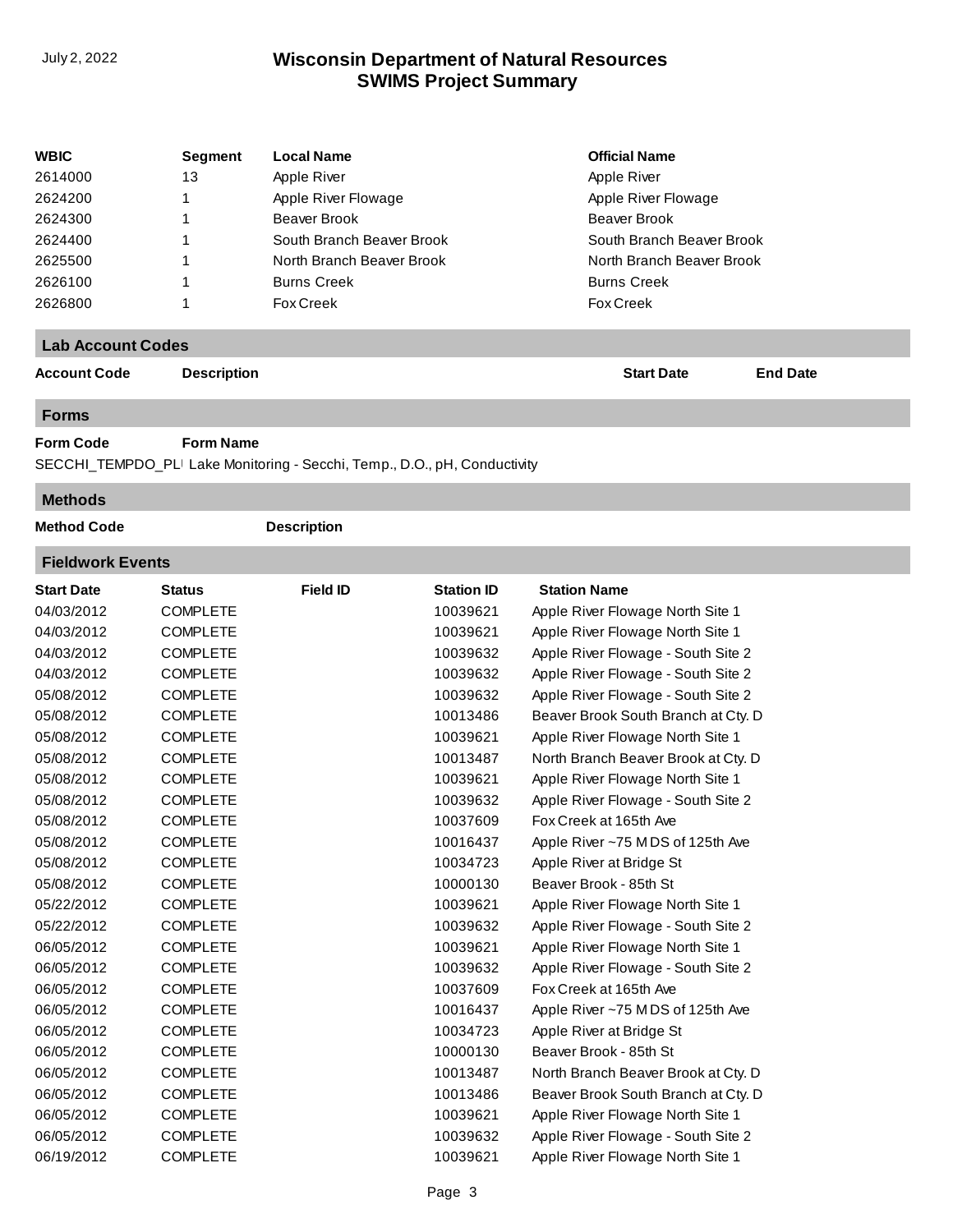| <b>Start Date</b> | Status          | <b>Field ID</b> | <b>Station ID</b> | <b>Station Name</b>                 |
|-------------------|-----------------|-----------------|-------------------|-------------------------------------|
| 06/19/2012        | <b>COMPLETE</b> |                 | 10039632          | Apple River Flowage - South Site 2  |
| 07/11/2012        | <b>COMPLETE</b> |                 | 10039621          | Apple River Flowage North Site 1    |
| 07/11/2012        | <b>COMPLETE</b> |                 | 10039632          | Apple River Flowage - South Site 2  |
| 07/11/2012        | <b>COMPLETE</b> |                 | 10039621          | Apple River Flowage North Site 1    |
| 07/11/2012        | <b>COMPLETE</b> |                 | 10013487          | North Branch Beaver Brook at Cty. D |
| 07/11/2012        | <b>COMPLETE</b> |                 | 10013486          | Beaver Brook South Branch at Cty. D |
| 07/11/2012        | <b>COMPLETE</b> |                 | 10000130          | Beaver Brook - 85th St              |
| 07/11/2012        | <b>COMPLETE</b> |                 | 10034723          | Apple River at Bridge St            |
| 07/11/2012        | <b>COMPLETE</b> |                 | 10016437          | Apple River ~75 MDS of 125th Ave    |
| 07/11/2012        | <b>COMPLETE</b> |                 | 10037609          | Fox Creek at 165th Ave              |
| 07/11/2012        | <b>COMPLETE</b> |                 | 10039632          | Apple River Flowage - South Site 2  |
| 07/24/2012        | <b>COMPLETE</b> |                 | 10039621          | Apple River Flowage North Site 1    |
| 07/24/2012        | <b>COMPLETE</b> |                 | 10039632          | Apple River Flowage - South Site 2  |
| 08/06/2012        | <b>COMPLETE</b> |                 | 10037609          | Fox Creek at 165th Ave              |
| 08/06/2012        | <b>COMPLETE</b> |                 | 10013487          | North Branch Beaver Brook at Cty. D |
| 08/06/2012        | <b>COMPLETE</b> |                 | 10000130          | Beaver Brook - 85th St              |
| 08/06/2012        | <b>COMPLETE</b> |                 | 10034723          | Apple River at Bridge St            |
| 08/06/2012        | <b>COMPLETE</b> |                 | 10016437          | Apple River ~75 MDS of 125th Ave    |
| 08/06/2012        | <b>COMPLETE</b> |                 | 10039621          | Apple River Flowage North Site 1    |
| 08/06/2012        | <b>COMPLETE</b> |                 | 10039632          | Apple River Flowage - South Site 2  |
| 08/06/2012        | <b>COMPLETE</b> |                 | 10013486          | Beaver Brook South Branch at Cty. D |
| 08/07/2012        | <b>COMPLETE</b> |                 | 10039621          | Apple River Flowage North Site 1    |
| 08/07/2012        | <b>COMPLETE</b> |                 | 10039632          | Apple River Flowage - South Site 2  |
| 08/22/2012        | <b>COMPLETE</b> |                 | 10039632          | Apple River Flowage - South Site 2  |
| 08/22/2012        | <b>COMPLETE</b> |                 | 10039621          | Apple River Flowage North Site 1    |
| 09/06/2012        | <b>COMPLETE</b> |                 | 10013486          | Beaver Brook South Branch at Cty. D |
| 09/06/2012        | <b>COMPLETE</b> |                 | 10000130          | Beaver Brook - 85th St              |
| 09/06/2012        | <b>COMPLETE</b> |                 | 10034723          | Apple River at Bridge St            |
| 09/06/2012        | <b>COMPLETE</b> |                 | 10016437          | Apple River ~75 MDS of 125th Ave    |
| 09/06/2012        | COMPLETE        |                 | 10039632          | Apple River Flowage - South Site 2  |
| 09/06/2012        | <b>COMPLETE</b> |                 | 10039621          | Apple River Flowage North Site 1    |
| 09/06/2012        | <b>COMPLETE</b> |                 | 10013487          | North Branch Beaver Brook at Cty. D |
| 09/06/2012        | <b>COMPLETE</b> |                 | 10039621          | Apple River Flowage North Site 1    |
| 09/06/2012        | <b>COMPLETE</b> |                 | 10037609          | Fox Creek at 165th Ave              |
| 09/06/2012        | <b>COMPLETE</b> |                 | 10039632          | Apple River Flowage - South Site 2  |
| 09/17/2012        | <b>COMPLETE</b> |                 | 10039621          | Apple River Flowage North Site 1    |
| 09/17/2012        | <b>COMPLETE</b> |                 | 10039632          | Apple River Flowage - South Site 2  |
| 10/15/2012        | COMPLETE        |                 | 10039621          | Apple River Flowage North Site 1    |
| 10/15/2012        | <b>COMPLETE</b> |                 | 10039621          | Apple River Flowage North Site 1    |
| 10/15/2012        | <b>COMPLETE</b> |                 | 10039632          | Apple River Flowage - South Site 2  |
| 10/15/2012        | <b>COMPLETE</b> |                 | 10039632          | Apple River Flowage - South Site 2  |

## **Documents**

[Apple River Flowage Grant](http://prodoasint.dnr.wi.gov/swims/downloadDocument.do?id=101987583)  Application

**Title Description Author Published Comments** Apple River Flowage 04/16/2012 Protection and Rehabilitation District Polk County Land and 11/01/2013

Apple River Flowage Lake Apple River Flowage Lake